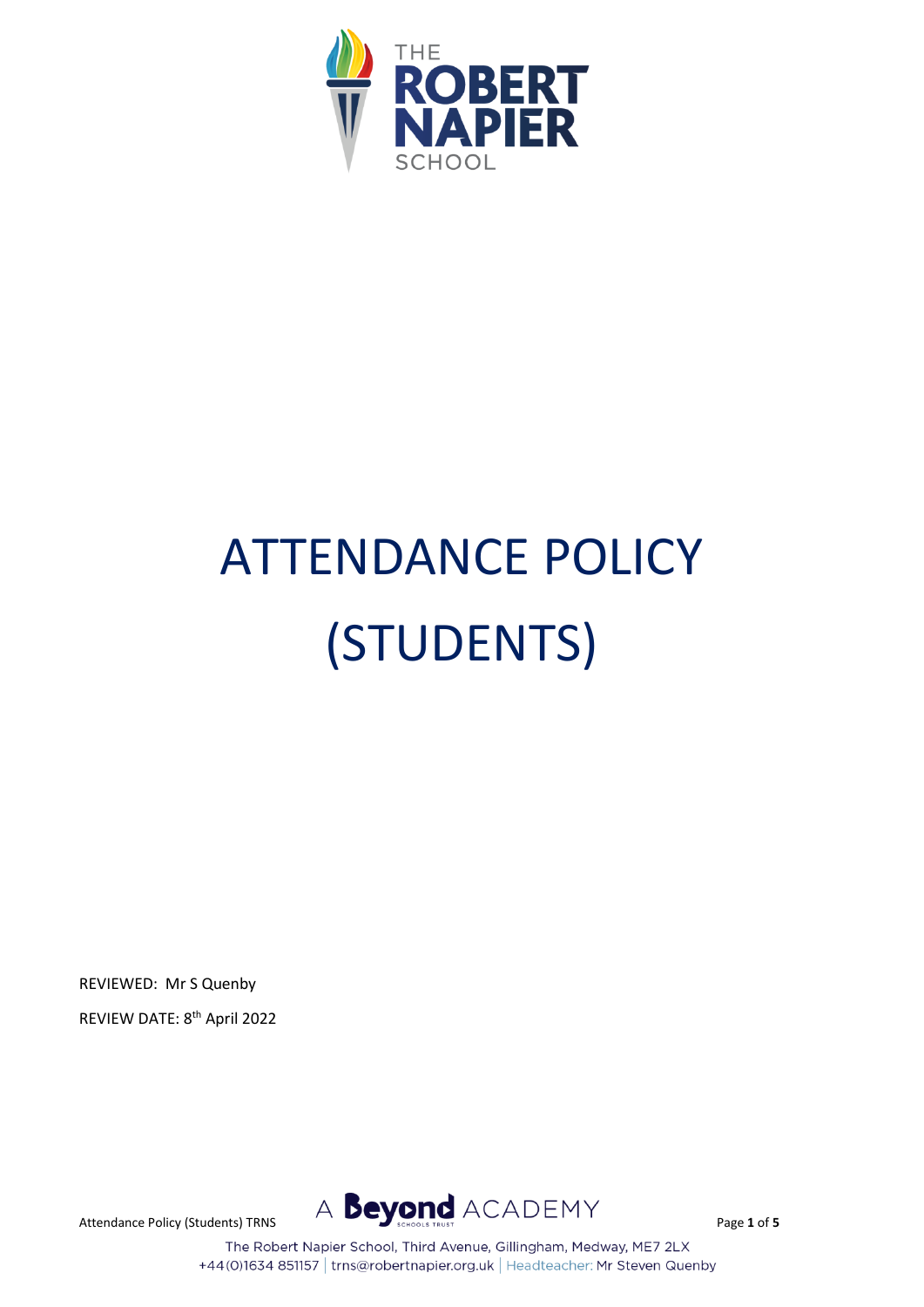

## **Attendance Policy (Students)**

Students will achieve most by attending school on a regular basis. Our core aim is to encourage and support students and their families so that student attendance is as close as possible to 100%.

## **Aims**

- 1) To improve the overall attendance percentage of students at school
- 2) To make attendance and punctuality a priority so that students achieve their maximum potential
- 3) To provide support and guidance to students and parents/carers in matters relating to attendance and punctuality
- 4) To provide a systematic approach to gathering, analysing and interpreting attendance and punctuality data
- 5) To provide and regularly review the system of rewards and sanctions
- 6) To work closely in an effective partnership with the Attendance Advisory Service in addressing attendance/ punctuality problems
- 7) To work in an effective partnership with parents/carers
- 8) To provide a text message home for absent students
- 9) To provide a school ethos in which students' attendance is valued and their educational advancement recognised as a prime motive amongst all those associated with the school

### **Objectives**

- 1) The attendance policy aims to work with parents/carers in helping students maintain an excellent school attendance record
- 2) To provide students with an awareness of the link between good attendance and good progress
- 3) To demonstrate the benefits to students of good attendance
- 4) To promote knowledge of school attendance and the law
- 5) To promote a school ethos, which, celebrates excellent attendance
- 6) To encourage, through excellent attendance, full participation in school life

#### **Attendance System**

- We operate a computer based attendance system overseen by the Attendance Officer, with a dedicated phone line and answer machine so that parents are able to make contact concerning student absence 24 hours a day. Our House Managers attendance on a regular basis and report to the Assistant Headteacher of their House and via them to the Headteacher
- All staff will take a class register at the start of each lesson, or form time
- The Attendance Officer will contact parents as soon as a student is absent
- House Managers discuss and analyse attendance statistics weekly, and share good practice within the Student Services team so that appropriate action is taken to improve student attendance
- The Attendance Advisory Practitioner will issue Penalty warning notices and Penalty notices for students whose attendance falls below 90%, due to unauthorised absence, at the direction of Attendance Officer



The Robert Napier School, Third Avenue, Gillingham, Medway, ME7 2LX +44(0)1634 851157 | trns@robertnapier.org.uk | Headteacher: Mr Steven Quenby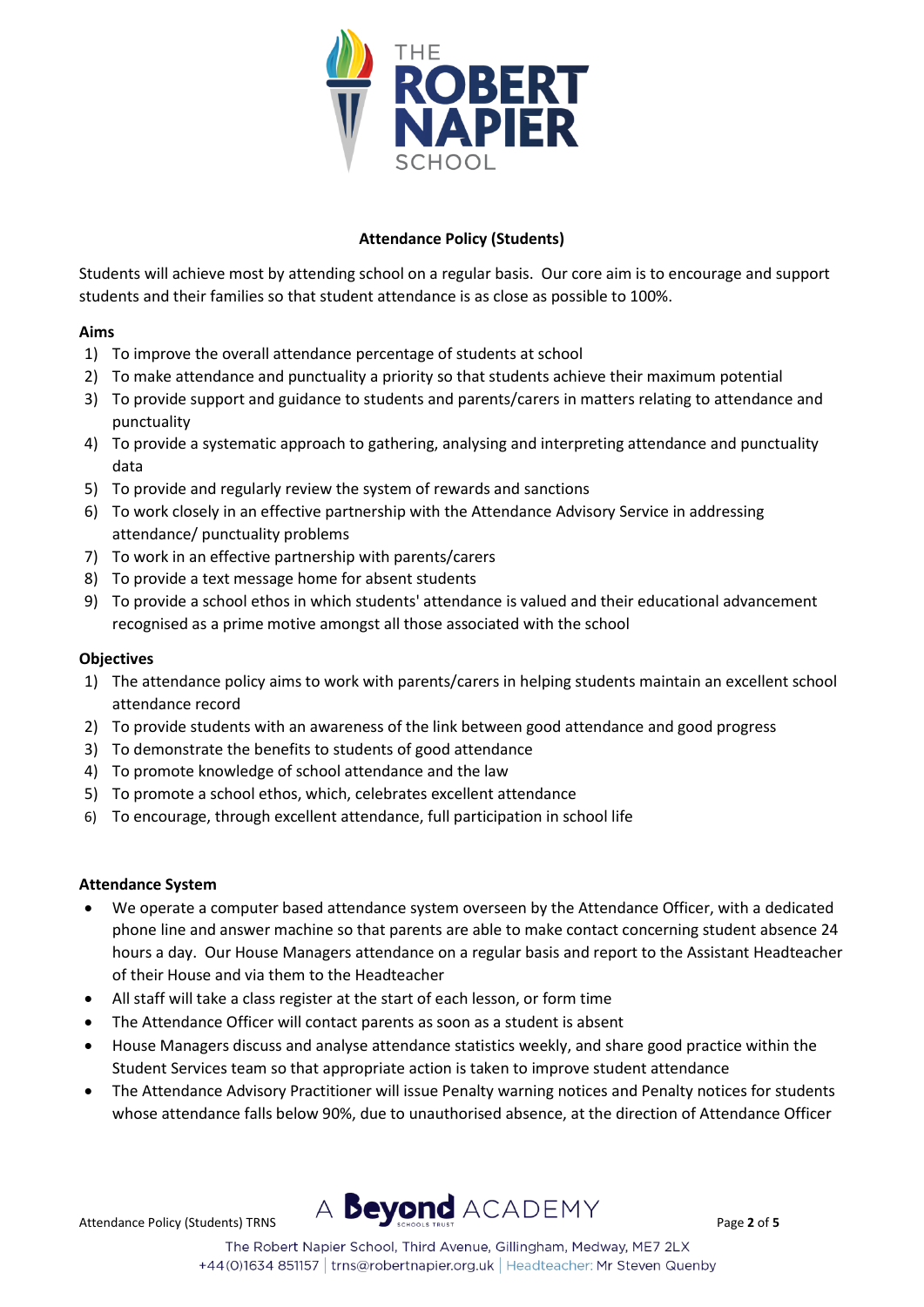

- Continued and regular unauthorised absences with no satisfactory explanation will result in a referral to Robert Napier School's appointed Attendance Advisory Practitioner
- Random attendance checks will be operated during the day as a deterrent for unauthorised absences from lessons by the House Managers/Directors of Learning and other concerned members of staff
- Attendance and punctuality is reported termly to parents through the progress review report
- If students miss a registration they must sign in and bring a note for the form tutor explaining their lateness
- Attendance clinics will be held with students who are persistently absent, and plans put in place by the Attendance Officer/House Manager to support improved attendance using the Student Services Attendance guidelines
- Persistently absent students will be regularly reviewed by the Attendance Officer/House Managers in liaison with the Attendance Advisory Practitioner

## **Authorised and Unauthorised absence**

- The law of the UK is quite clear about absence from school. In the school register schools must differentiate between authorised and unauthorised absence
- Authorised absence is where the school has either given approval in advance for a student of compulsory school age to be out of school or has accepted an explanation offered afterwards as satisfactory justification for absence. All other absences must be treated as unauthorised. (ref. DFES 0628-2003)
- Parents/carers cannot authorise any absence, only schools can do this. However, parents/carers can provide reasons for absence for the school to consider
- Parentally-condoned unauthorised absence can be a problem as it means disruption to a child's education. School staff need not accept a parental explanation for a child's absence whether written, telephoned or given in person. Penalty notices will be issued for unauthorised absence
- The Robert Napier School Attendance Officer/House Managers will closely monitor attendance and punctuality. Ongoing concerns will result in telephone contact and/or home visits being made to them. Should attendance/punctuality not improve, a referral will be made to the Attendance Advisory Practitioner at an early stage

#### **Illness, medical and dental appointments**

- As far as possible medical appointments should be made outside school hours
- Medical appointments count as authorised absence
- Medical appointments do not necessitate a full day of absence unless substantial travel is required. Proof of time and place of appointment may be requested
- If the authenticity of illness is in doubt the Attendance Advisory Service may in certain circumstances consult the School Health Service, or the student's GP

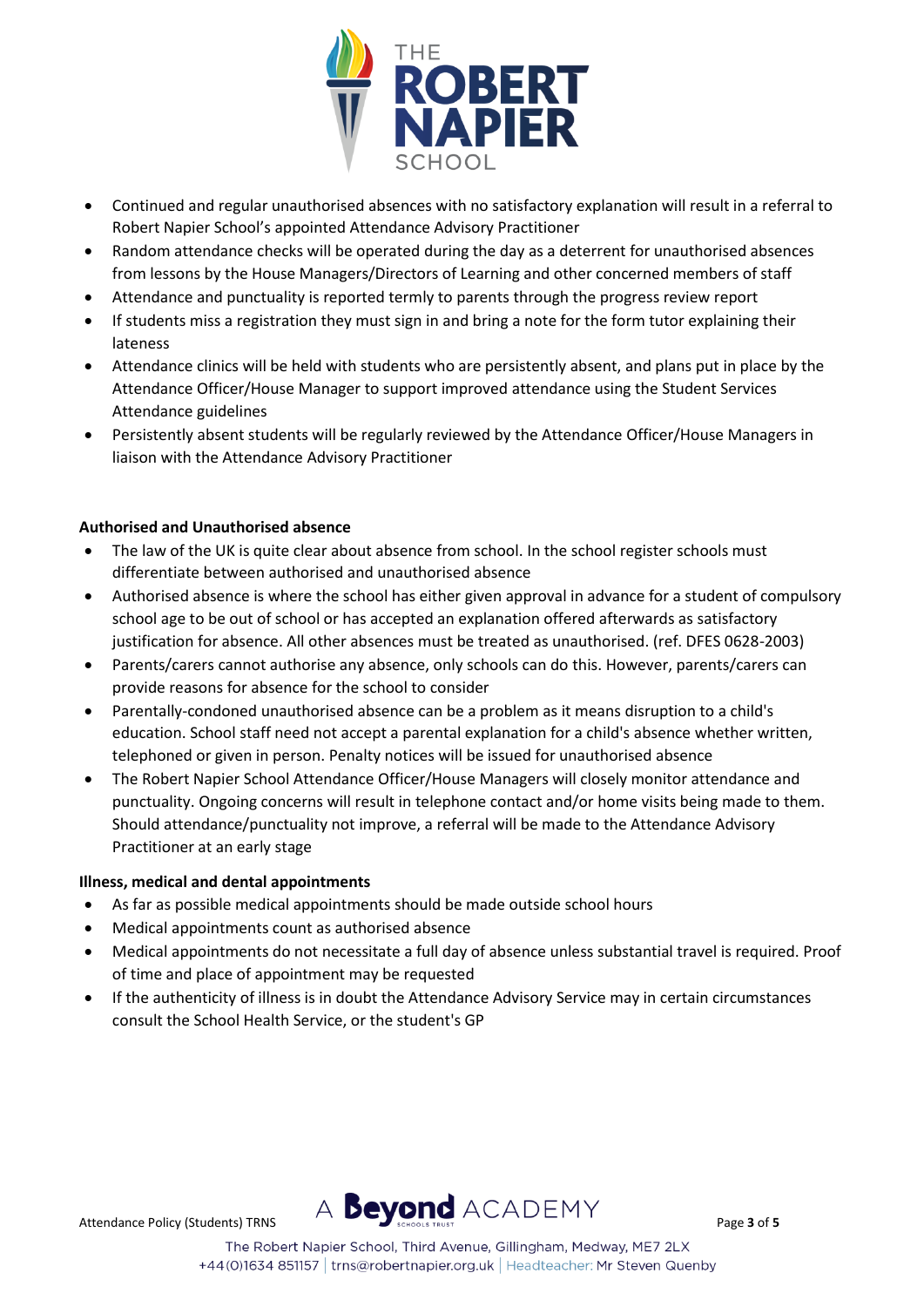

### **Lateness to School**

All students are required to be punctual to school. Punctuality to school is a legal requirement.

**Morning** - Students must arrive at school at 8.40 a.m. for registration. Students who arrive after this time will be marked `late.' Registers will close at 9.15 a.m. Students who arrive after 9.15 a.m. will receive an unauthorised mark for the morning session. The main gate will be closed at 8.40am. Students arriving after this time will need to sign in at Reception.

**Afternoon** - After lunch students will register in lessons at the start of period 5.

Both attendance and punctuality will be monitored regularly and concerns will be actioned by the Pastoral Team in accordance with their own procedures and, if necessary, reported to the Attendance Advisory Practitioner.

#### **Rewards**

The school rewards students with excellent attendance in the following ways

- 100% Attendance certificates are awarded each term
- Prizes for the form with the highest attendance

## **Guidance to Parents**

Parents must inform school on the first day a student is absent (by email or phone).

### *Parents are asked not to take students out of school during term time; this seriously affects their learning.*

If a child is taken on holiday without permission this will count as an unauthorised absence and will be reported as such on all reports and references. In addition, the child will be referred to the Attendance Advisory Service for Schools and Academies (AASSA) in order for a penalty notice to be issued against each resident parent/carer. (The costs of this will be £60 per notice, if paid within 21 days, or £120 if paid within 28 days. If the fine isn't paid, then this would proceed to court).

In years 7,8,9,10 and 11 parent/carers will receive a penalty notice when their child has incurred 10 sessions of unauthorised absence in a six week period. Penalty notice will be issued to each parent/carer of £120 each if paid within 28 days or £60 each if paid within 21 days. Failure to pay the Penalty Notice will result in the case of non-payment being prosecuted in the Magistrates Court.

#### **Persistent Absence**

If a student's attendance is 90% or below with ten or more unauthorised Absences, this is termed as persistent absence. The School works closely with families to ensure that their child does not fall into this category. However, if they do there is a stepped response to support the family to improve their child's attendance.

1) Referral to AASSA (Attendance Advisory Service for Schools and Academies)

Only the Headteacher can authorise an absence from school which is unavoidable and regarded as exceptional circumstances and must be requested in writing directly to the Headteacher.